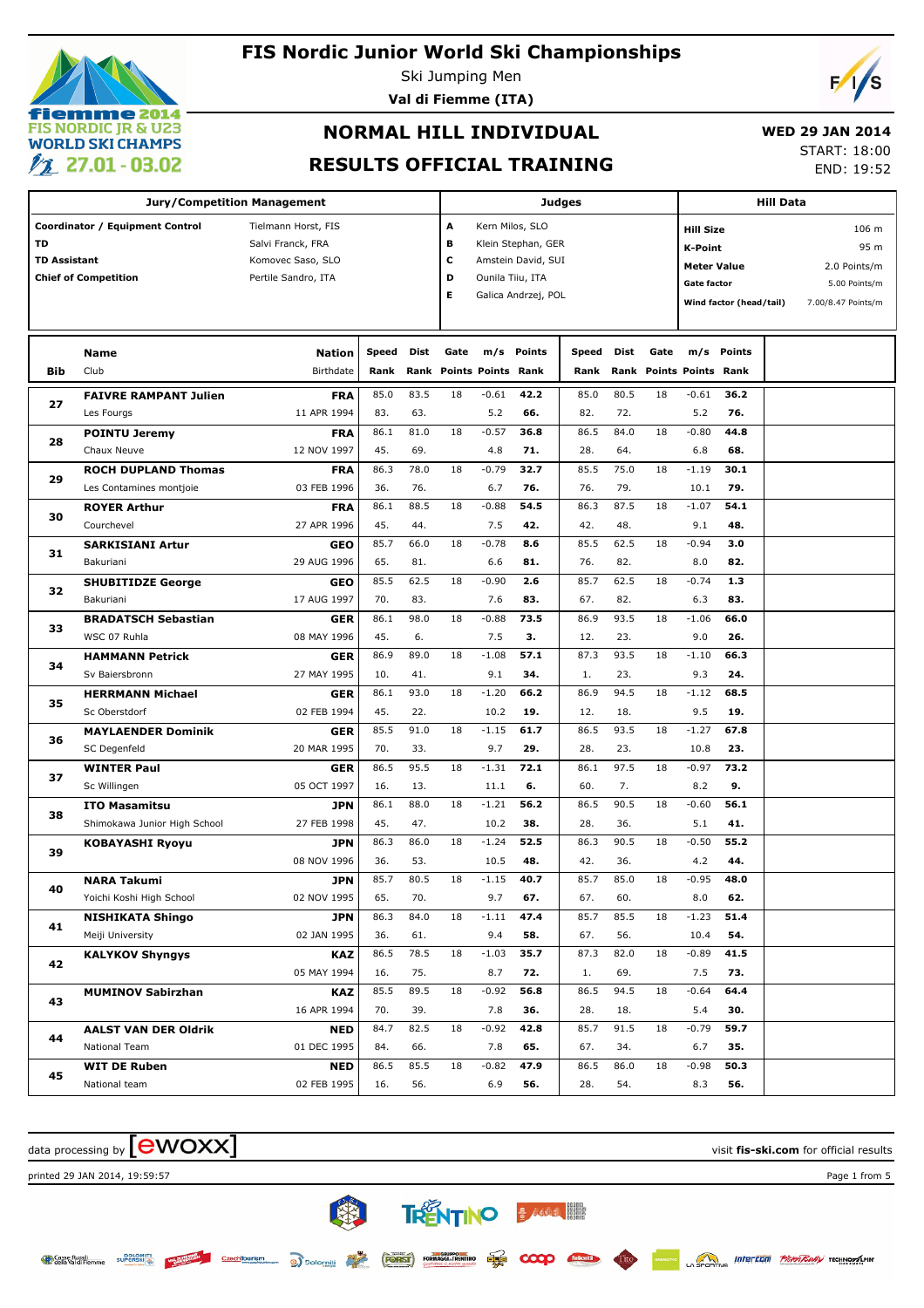

Ski Jumping Men

**Val di Fiemme (ITA)**

# $\overline{\phantom{a}}$

### **NORMAL HILL INDIVIDUAL RESULTS OFFICIAL TRAINING**

 **WED 29 JAN 2014** START: 18:00

 $FND: 10.52$ 

| <u>—</u> |                                               |                           |              |             |                                |                |               |             |             |      |                           |             | LIVD. IJ.JZ |
|----------|-----------------------------------------------|---------------------------|--------------|-------------|--------------------------------|----------------|---------------|-------------|-------------|------|---------------------------|-------------|-------------|
|          | Name                                          | <b>Nation</b>             | <b>Speed</b> | Dist        | Gate                           | m/s            | <b>Points</b> | Speed       | Dist        | Gate |                           | m/s Points  |             |
| Bib      | Club                                          | Birthdate                 | Rank         |             | <b>Rank Points Points Rank</b> |                |               | Rank        | Rank        |      | <b>Points Points Rank</b> |             |             |
|          |                                               |                           | 85.5         | 95.0        | 18                             | $-0.98$        | 68.3          | 86.5        | 94.5        | 18   | $-1.11$                   | 68.4        |             |
| 46       | <b>BERGGAARD Mats Soehagen</b><br>Stranden IL | <b>NOR</b><br>24 AUG 1995 | 70.          | 17.         |                                | 8.3            | 11.           | 28.         | 18.         |      | 9.4                       | 21.         |             |
|          | <b>BERGQUIST Hans Petter</b>                  | <b>NOR</b>                | 86.1         | 93.0        | 18                             | $-0.70$        | 61.9          | 86.3        | 95.0        | 18   | $-1.43$                   | 72.1        |             |
| 47       | Aurskog Finstadbru                            | 20 JAN 1994               | 45.          | 22.         |                                | 5.9            | 26.           | 42.         | 17.         |      | 12.1                      | 11.         |             |
|          | <b>FORFANG Johann Andre</b>                   | <b>NOR</b>                | 86.1         | 91.5        | 18                             | $-0.60$        | 58.1          | 87.1        | 96.0        | 18   | $-0.86$                   | 69.3        |             |
| 48       | Tromsoe Skiklubb                              | 04 JUL 1995               | 45.          | 31.         |                                | 5.1            | 33.           | 4.          | 11.         |      | 7.3                       | 16.         |             |
|          | <b>SJOEEN Phillip</b>                         | <b>NOR</b>                | 86.3         | 94.5        | 18                             | $-0.86$        | 66.3          | 86.9        | 93.0        | 18   | $-1.13$                   | 65.6        |             |
| 49       | Bekkelaget Sk                                 | 24 DEC 1995               | 36.          | 18.         |                                | 7.3            | 18.           | 12.         | 28.         |      | 9.6                       | 27.         |             |
|          | <b>TANDE Daniel-Andre</b>                     | <b>NOR</b>                | 86.5         | 92.5        | 18                             | $-0.80$        | 61.8          | 87.1        | 90.0        | 18   | $-1.21$                   | 60.2        |             |
| 50       | Kongsberg IF                                  | 24 JAN 1994               | 16.          | 29.         |                                | 6.8            | 27.           | 4.          | 38.         |      | 10.2                      | 34.         |             |
|          | <b>BIEGUN Krzysztof</b>                       | <b>POL</b>                | 86.3         | 94.5        | 18                             | $-0.77$        | 65.5          | 86.9        | 86.5        | 18   | $-1.13$                   | 52.6        |             |
| 51       | SS-R LZS Sokol Szczyrk                        | 21 MAY 1994               | 36.          | 18.         |                                | 6.5            | 20.           | 12.         | 52.         |      | 9.6                       | 52.         |             |
|          | <b>KANTYKA Przemyslaw</b>                     | <b>POL</b>                | 86.5         | 93.0        | 18                             | $-1.00$        | 64.5          | 87.3        | 95.5        | 18   | $-1.31$                   | 72.1        |             |
| 52       | Lks Klimczok bystra                           | 15 DEC 1996               | 16.          | 22.         |                                | 8.5            | 22.           | 1.          | 13.         |      | 11.1                      | 11.         |             |
|          | <b>MURANKA Klemens</b>                        | <b>POL</b>                | 86.3         | 99.0        | 18                             | $-0.84$        | 75.1          | 87.1        | 100.0       | 18   | $-0.83$                   | 77.0        |             |
| 53       | TS Wisla Zakopane                             | 31 AUG 1994               | 36.          | 1.          |                                | 7.1            | 2.            | 4.          | 2.          |      | 7.0                       | З.          |             |
|          | <b>WOLNY Jakub</b>                            | <b>POL</b>                | 86.5         | 98.5        | 18                             | $-0.54$        | 71.6          | 86.5        | 99.0        | 18   | $-0.89$                   | 75.5        |             |
| 54       | Lks Klimczok bystra                           | 15 MAY 1995               | 16.          | 4.          |                                | 4.6            | 7.            | 28.         | 4.          |      | 7.5                       | 5.          |             |
|          | <b>ZNISZCZOL Aleksander</b>                   | <b>POL</b>                | 87.1         | 99.0        | 18                             | $-0.89$        | 75.5          | 86.9        | 101.0       | 18   | $-1.11$                   | 81.4        |             |
| 55       | <b>KS Wisla Ustronianka</b>                   | 08 MAR 1994               | 5.           | 1.          |                                | 7.5            | 1.            | 12.         | 1.          |      | 9.4                       | 1.          |             |
| 56<br>57 | <b>TATU Robert Valentin</b>                   | <b>ROU</b>                | 86.1         | 88.0        | 18                             | $-0.72$        | 52.1          | 86.1        | 89.5        | 18   | $-0.69$                   | 54.8        |             |
|          | CS Dinamo                                     | 03 JUL 1996               | 45.          | 47.         |                                | 6.1            | 50.           | 60.         | 40.         |      | 5.8                       | 46.         |             |
|          | <b>TOROK Eduard</b>                           | <b>ROU</b>                | 86.1         | 92.0        | 18                             | $-0.69$        | 59.8          | 86.3        | 90.0        | 18   | $-1.09$                   | 59.2        |             |
|          | CSS Dinamo Rasnov                             | 02 MAY 1997               | 45.          | 30.         |                                | 5.8            | 31.           | 42.         | 38.         |      | 9.2                       | 36.         |             |
| 58       | <b>BOYARINTSEV Vladislav</b>                  | <b>RUS</b>                | 87.1         | 93.0        | 18                             | $-0.68$        | 61.8          | 86.9        | 88.5        | 18   | $-1.26$                   | 57.7        |             |
|          | <b>CSKA</b>                                   | 31 OCT 1994               | 5.           | 22.         |                                | 5.8            | 27.           | 12.         | 42.         |      | 10.7                      | 38.         |             |
| 59       | <b>KAMYNIN Aleksei</b>                        | <b>RUS</b>                | 87.3         | 84.5        | 18                             | $-0.92$        | 46.8          | 86.5        | 84.0        | 18   | $-1.21$                   | 48.2        |             |
|          | <b>CSKA</b>                                   | 22 DEC 1994               | 2.           | 59.         |                                | 7.8            | 60.           | 28.         | 64.         |      | 10.2                      | 61.         |             |
| 60       | <b>KLIMOV Evgeniy</b>                         | <b>RUS</b>                | 86.5         | 94.5        | 18                             | $-0.76$        | 65.4          | 87.1        | 93.5        | 18   | $-1.42$                   | 69.0        |             |
|          | Dinamo Perm                                   | 03 FEB 1994               | 16.          | 18.         |                                | 6.4            | 21.           | 4.          | 23.         |      | 12.0                      | 17.         |             |
| 61       | <b>NAZAROV Mikhail</b>                        | <b>RUS</b>                | 86.1         | 90.5        | 18                             | $-0.40$        | 54.4          | 86.1        | 88.5        | 18   | $-1.04$                   | 55.8        |             |
|          |                                               | 14 OCT 1994               | 45.          | 37.         |                                | 3.4            | 43.           | 60.         | 42.         |      | 8.8                       | 42.         |             |
| 62       | <b>SHULAEV Sergey</b>                         | RUS                       | 87.3         | 89.5        | 18                             | $-0.44$        | 52.7          | 86.3        | 84.5        | 18   | $-1.28$                   | 49.8        |             |
|          |                                               | 18 JUN 1996               | 2.           | 39.         |                                | 3.7            | 47.           | 42.         | 61.         |      | 10.8                      | 58.         |             |
| 63       | BARTOL Tilen<br>SSK Sam Ihan                  | SLO<br>17 APR 1997        | 85.3<br>82.  | 91.5<br>31. | 18                             | $-0.31$<br>2.6 | 55.6<br>39.   | 85.0<br>82. | 87.0<br>50. | 18   | $-1.57$                   | 57.3<br>39. |             |
|          | <b>LANISEK Anze</b>                           | <b>SLO</b>                | 85.7         | 99.0        | 18                             | $-0.35$        | 71.0          | 86.9        | 95.5        | 18   | 13.3<br>$-1.29$           | 71.9        |             |
| 64       | <b>Ssk Menges</b>                             | 20 APR 1996               | 65.          | 1.          |                                | 3.0            | 9.            | 12.         | 13.         |      | 10.9                      | 13.         |             |
|          | <b>MODIC Andraz</b>                           | <b>SLO</b>                | 86.1         | 96.5        | 18                             | $-0.42$        | 66.6          | 86.9        | 96.0        | 18   | $-0.76$                   | 68.4        |             |
| 65       | SSK Logatec                                   | 23 OCT 1996               | 45.          | 10.         |                                | 3.6            | 16.           | 12.         | 11.         |      | 6.4                       | 21.         |             |
|          | <b>PREVC Cene</b>                             | <b>SLO</b>                | 86.3         | 95.5        | 18                             | $-0.68$        | 66.8          | 86.9        | 97.5        | 18   | $-0.61$                   | 70.2        |             |
| 66       | Sk Triglav kranj                              | 12 MAR 1996               | 36.          | 13.         |                                | 5.8            | 15.           | 12.         | 7.          |      | 5.2                       | 14.         |             |
|          | <b>VERBAJS Tomaz</b>                          | <b>SLO</b>                | 86.5         | 93.0        | 18                             | $-0.48$        | 60.1          | 86.5        | 93.0        | 18   | $-0.89$                   | 63.5        |             |
| 67       | SK Racna                                      | 26 JUL 1995               | 16.          | 22.         |                                | 4.1            | 30.           | 28.         | 28.         |      | 7.5                       | 31.         |             |
|          | <b>BIRCHLER Tobias</b>                        | <b>SUI</b>                | 86.1         | 91.0        | 18                             | $-0.58$        | 56.9          | 85.0        | 86.5        | 18   | $-1.29$                   | 53.9        |             |
| 68       | Einsiedeln                                    | 29 JUL 1997               | 45.          | 33.         |                                | 4.9            | 35.           | 82.         | 52.         |      | 10.9                      | 49.         |             |
|          | <b>EGLOFF Luca</b>                            | SUI                       | 86.5         | 91.0        | 18                             | $-0.86$        | 59.3          | 87.1        | 92.5        | 18   | $-1.17$                   | 64.9        |             |
| 69       | Grabserberg                                   | 06 JUN 1995               | 16.          | 33.         |                                | 7.3            | 32.           | 4.          | 31.         |      | 9.9                       | 28.         |             |
|          |                                               |                           |              |             |                                |                |               |             |             |      |                           |             |             |

大家

Czech Tourism

**TRENTINO BANK THE** 

COOO felic

data processing by **CWOXX** and  $\overline{C}$  and  $\overline{C}$  and  $\overline{C}$  and  $\overline{C}$  and  $\overline{C}$  and  $\overline{C}$  and  $\overline{C}$  and  $\overline{C}$  and  $\overline{C}$  and  $\overline{C}$  and  $\overline{C}$  and  $\overline{C}$  and  $\overline{C}$  and  $\overline{C}$  and  $\overline{C}$ 

printed 29 JAN 2014, 19:59:57 Page 2 from 5

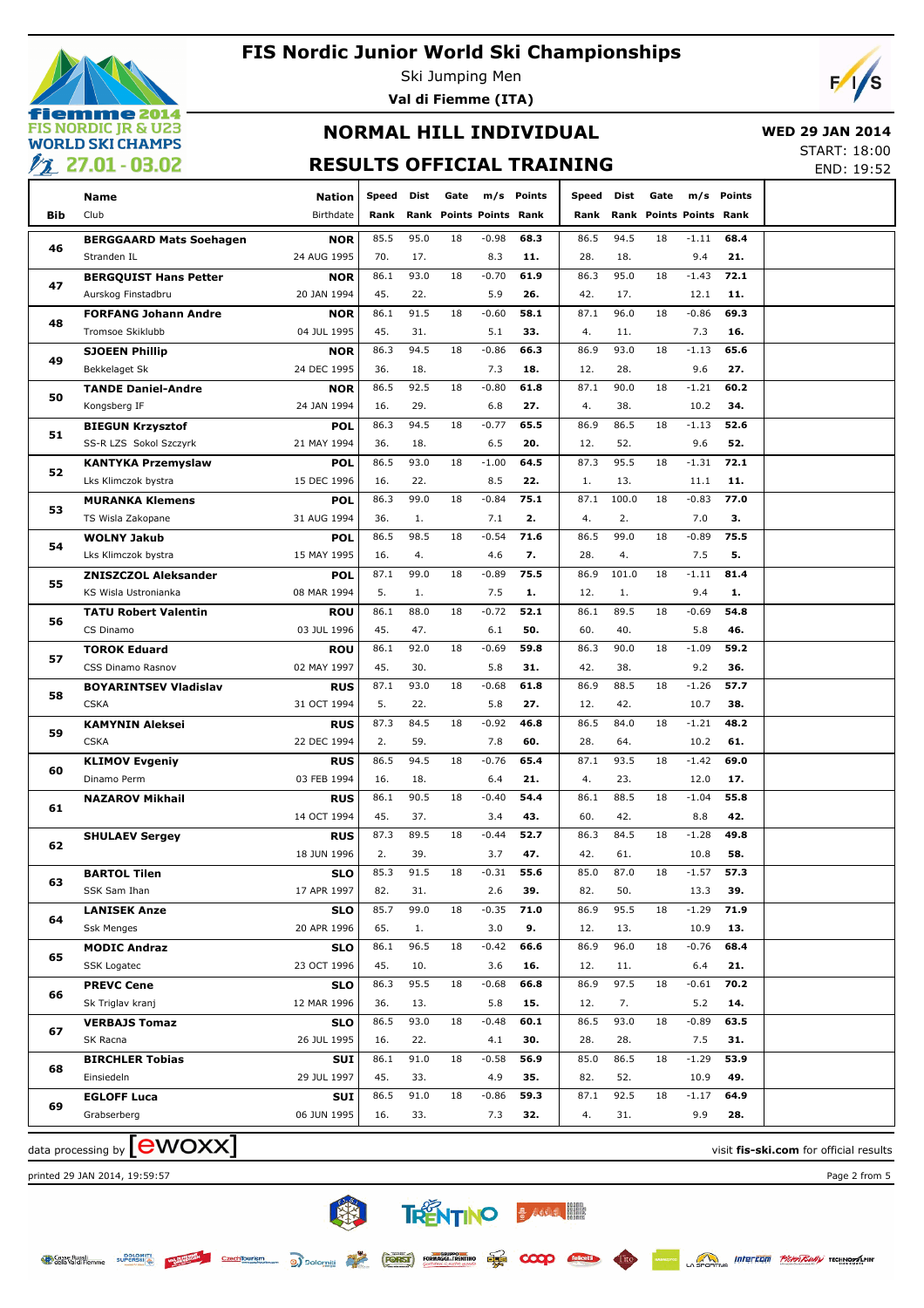

Ski Jumping Men **Val di Fiemme (ITA)**



## **NORMAL HILL INDIVIDUAL RESULTS OFFICIAL TRAINING**

 **WED 29 JAN 2014** START: 18:00

END: 19:52

| _ <del>___</del> |                                |             |       |      |                         |         |        |       |      |                                |         |            |  |
|------------------|--------------------------------|-------------|-------|------|-------------------------|---------|--------|-------|------|--------------------------------|---------|------------|--|
|                  | Name                           | Nation      | Speed | Dist | Gate                    | m/s     | Points | Speed | Dist | Gate                           |         | m/s Points |  |
| Bib              | Club                           | Birthdate   | Rank  |      | Rank Points Points Rank |         |        | Rank  |      | <b>Rank Points Points Rank</b> |         |            |  |
|                  | <b>KARLEN Gabriel</b>          | <b>SUI</b>  | 86.1  | 88.5 | 18                      | $-0.94$ | 55.0   | 85.5  | 94.0 | 18                             | $-0.97$ | 66.2       |  |
| 70               | Gstaad                         | 10 MAR 1994 | 45.   | 44.  |                         | 8.0     | 40.    | 76.   | 22.  |                                | 8.2     | 25.        |  |
|                  | <b>PEIER Killian</b>           | <b>SUI</b>  | 86.9  | 93.0 | 18                      | $-0.90$ | 63.6   | 86.3  | 85.5 | 18                             | $-0.94$ | 49.0       |  |
| 71               | Vallee du Joux                 | 28 MAR 1995 | 10.   | 22.  |                         | 7.6     | 23.    | 42.   | 56.  |                                | 8.0     | 59.        |  |
|                  | <b>SCHULER Andreas</b>         | <b>SUI</b>  | 87.1  | 95.5 | 18                      | $-0.90$ | 68.6   | 86.5  | 97.5 | 18                             | $-0.47$ | 69.0       |  |
| 72               | Einsiedeln                     | 30 DEC 1995 | 5.    | 13.  |                         | 7.6     | 10.    | 28.   | 7.   |                                | 4.0     | 17.        |  |
|                  | <b>DURCO Dominik</b>           | <b>SVK</b>  | 85.5  | 57.0 | 18                      | $-0.85$ | 0.0    | 85.3  | 50.0 | 18                             | $-0.66$ | 0.0        |  |
| 73               | Sk Kartik b.Bystrica           | 12 JUL 1997 | 70.   | 84.  |                         | 7.2     | 84.    | 79.   | 84.  |                                | 5.6     | 84.        |  |
|                  | <b>ONDREJKA Tomas</b>          | <b>SVK</b>  | 85.5  | 67.5 | 18                      | $-0.75$ | 11.4   | 87.1  | 68.0 | 18                             | $-1.22$ | 16.3       |  |
| 74               | Sk Kartik b.Bystrica           | 09 DEC 1997 | 70.   | 80.  |                         | 6.4     | 80.    | 4.    | 80.  |                                | 10.3    | 80.        |  |
|                  | <b>EKLUND Simon</b>            | <b>SWE</b>  | 86.1  | 78.0 | 18                      | $-0.87$ | 33.4   | 86.3  | 80.5 | 18                             | $-1.36$ | 42.5       |  |
| 75               | Holmens If                     | 10 MAY 1996 | 45.   | 76.  |                         | 7.4     | 75.    | 42.   | 72.  |                                | 11.5    | 72.        |  |
|                  | <b>SANDELL Jonas</b>           | <b>SWE</b>  | 86.1  | 87.5 | 18                      | $-0.86$ | 52.3   | 86.1  | 88.0 | 18                             | $-0.89$ | 53.5       |  |
| 76               |                                | 12 FEB 1995 | 45.   | 50.  |                         | 7.3     | 49.    | 60.   | 46.  |                                | 7.5     | 50.        |  |
|                  | <b>CINTIMAR Muhammet Irfan</b> | <b>TUR</b>  | 85.5  | 83.0 | 18                      | $-0.82$ | 42.9   | 86.3  | 80.5 | 18                             | $-1.49$ | 43.6       |  |
| 77               |                                | 16 JUL 1997 | 70.   | 65.  |                         | 6.9     | 63.    | 42.   | 72.  |                                | 12.6    | 71.        |  |
|                  | <b>YUKSEL Faik</b>             | <b>TUR</b>  | 86.5  | 84.5 | 18                      | $-0.72$ | 45.1   | 86.5  | 84.0 | 18                             | $-1.25$ | 48.6       |  |
| 78               |                                | 10 FEB 1995 | 16.   | 59.  |                         | 6.1     | 61.    | 28.   | 64.  |                                | 10.6    | 60.        |  |
|                  | <b>KALINCHUK Andriy</b>        | <b>UKR</b>  | 85.7  | 79.0 | 18                      | $-0.55$ | 32.7   | 85.7  | 80.5 | 18                             | $-1.05$ | 39.9       |  |
| 79               | Verkhovyna Ski School          | 03 DEC 1995 | 65.   | 74.  |                         | 4.7     | 76.    | 67.   | 72.  |                                | 8.9     | 74.        |  |
| 80               | <b>KLYMCHUK Andrii</b>         | <b>UKR</b>  | 86.9  | 83.5 | 18                      | $-0.70$ | 42.9   | 86.9  | 84.0 | 18                             | $-1.04$ | 46.8       |  |
|                  | Kremenets Ski School           | 10 DEC 1994 | 10.   | 63.  |                         | 5.9     | 63.    | 12.   | 64.  |                                | 8.8     | 65.        |  |
| 81               | <b>BICKNER Kevin</b>           | <b>USA</b>  | 85.5  | 91.0 | 18                      | $-0.53$ | 56.5   | 86.5  | 88.5 | 18                             | $-1.14$ | 56.7       |  |
|                  | Norge Ski Club                 | 23 SEP 1996 | 70.   | 33.  |                         | 4.5     | 37.    | 28.   | 42.  |                                | 9.7     | 40.        |  |
| 82               | <b>BROWN A J</b>               | <b>USA</b>  | 87.3  | 87.5 | 18                      | $-0.84$ | 52.1   | 87.1  | 84.5 | 18                             | $-0.81$ | 45.9       |  |
|                  | Norge Ski Club                 | 28 FEB 1995 | 2.    | 50.  |                         | 7.1     | 50.    | 4.    | 61.  |                                | 6.9     | 66.        |  |
|                  | <b>LOOMIS Ben</b>              | <b>USA</b>  | 86.9  | 86.5 | 18                      | $-0.99$ | 51.4   | 86.1  | 79.0 | 18                             | $-0.66$ | 33.6       |  |
| 83               | Flying Eagles ski club         | 09 JUN 1998 | 10.   | 52.  |                         | 8.4     | 52.    | 60.   | 76.  |                                | 5.6     | 77.        |  |
|                  | <b>RHOADS William</b>          | <b>USA</b>  | 86.9  | 85.5 | 18                      | $-0.90$ | 48.6   | 86.3  | 82.0 | 18                             | $-1.15$ | 43.7       |  |
| 84               | <b>UOP Sports Clubs</b>        | 08 JUN 1995 | 10.   | 56.  |                         | 7.6     | 54.    | 42.   | 69.  |                                | 9.7     | 70.        |  |
|                  | <b>CECON Federico</b>          | <b>ITA</b>  | 86.5  | 88.0 | 18                      | $-0.98$ | 54.3   | 86.3  | 92.5 | 18                             | $-0.98$ | 63.3       |  |
| 1                | Cai Monte Iussari              | 11 JUN 1994 | 16.   | 47.  |                         | 8.3     | 44.    | 42.   | 31.  |                                | 8.3     | 32.        |  |
| 2                | <b>DI LENARDO Zeno</b>         | ITA         | 86.5  | 86.0 | 18                      | $-0.78$ | 48.6   | 86.1  | 87.0 | 18                             | $-1.04$ | 52.8       |  |
|                  | Sc Monte Iussari               | 19 OCT 1995 | 16.   | 53.  |                         | 6.6     | 54.    | 60.   | 50.  |                                | 8.8     | 51.        |  |
| з                | <b>INSAM Alex</b>              | ITA         | 86.5  | 89.0 | 18                      | -0.71   | 54.0   | 86.3  | 87.5 | 18                             | $-0.86$ | 52.3       |  |
|                  | <b>SC GARDENA</b>              | 19 DEC 1997 | 16.   | 41.  |                         | 6.0     | 45.    | 42.   | 48.  |                                | 7.3     | 53.        |  |
| 4                | <b>LUNARDI Andrew</b>          | ITA         | 86.1  | 80.5 | 18                      | $-0.49$ | 35.2   | 86.5  | 85.5 | 18                             | $-1.22$ | 51.3       |  |
|                  | Sc Gallio                      | 29 NOV 1996 | 45.   | 70.  |                         | 4.2     | 74.    | 28.   | 56.  |                                | 10.3    | 55.        |  |
| 5                | <b>VARESCO Daniele</b>         | <b>ITA</b>  | 87.1  | 95.5 | 18                      | $-0.64$ | 66.4   | 86.9  | 95.5 | 18                             | $-1.62$ | 74.7       |  |
|                  |                                | 25 JUL 1995 | 5.    | 13.  |                         | 5.4     | 17.    | 12.   | 13.  |                                | 13.7    | 8.         |  |
| 6                | <b>GREIDERER Simon</b>         | <b>AUT</b>  | 86.5  | 96.5 | 18                      | $-0.58$ | 67.9   | 86.9  | 97.0 | 18                             | $-1.31$ | 75.1       |  |
|                  | HSV Absam-Bergisel-Tirol       | 18 JAN 1996 | 16.   | 10.  |                         | 4.9     | 12.    | 12.   | 10.  |                                | 11.1    | 6.         |  |
| 7                | <b>HUBER Stefan</b>            | <b>AUT</b>  | 86.1  | 93.5 | 18                      | $-0.66$ | 62.6   | 86.3  | 93.5 | 18                             | $-1.56$ | 70.2       |  |
|                  | SC Seekirchen-Salzburg         | 08 MAR 1994 | 45.   | 21.  |                         | 5.6     | 24.    | 42.   | 23.  |                                | 13.2    | 14.        |  |
| 8                | <b>STREITLER Patrick</b>       | <b>AUT</b>  | 86.5  | 98.0 | 18                      | $-0.78$ | 72.6   | 86.9  | 98.0 | 18                             | $-1.08$ | 75.1       |  |
|                  | SV Dornbirn-Vorarlberg         | 17 APR 1995 | 16.   | 6.   |                         | 6.6     | 4.     | 12.   | 5.   |                                | 9.1     | 6.         |  |
| 9                | <b>TOLLINGER Elias</b>         | <b>AUT</b>  | 86.5  | 96.0 | 18                      | $-0.67$ | 67.7   | 86.1  | 95.5 | 18                             | $-1.44$ | 73.2       |  |
|                  | SV Innsbruck-Bergisel-Tirol    | 25 MAR 1995 | 16.   | 12.  |                         | 5.7     | 13.    | 60.   | 13.  |                                | 12.2    | 9.         |  |
|                  |                                |             |       |      |                         |         |        |       |      |                                |         |            |  |

data processing by **CWOXX** and  $\overline{C}$  and  $\overline{C}$  and  $\overline{C}$  and  $\overline{C}$  and  $\overline{C}$  and  $\overline{C}$  and  $\overline{C}$  and  $\overline{C}$  and  $\overline{C}$  and  $\overline{C}$  and  $\overline{C}$  and  $\overline{C}$  and  $\overline{C}$  and  $\overline{C}$  and  $\overline{C}$ 

printed 29 JAN 2014, 19:59:57 Page 3 from 5

类 **TRENTINO BARACTER** 

 $\infty$ 

CzechTourism a Dolomiti (FORST) rosmacci.Themino Engla

Casse Rurali<br>Casse Rurali **DOLOMIT**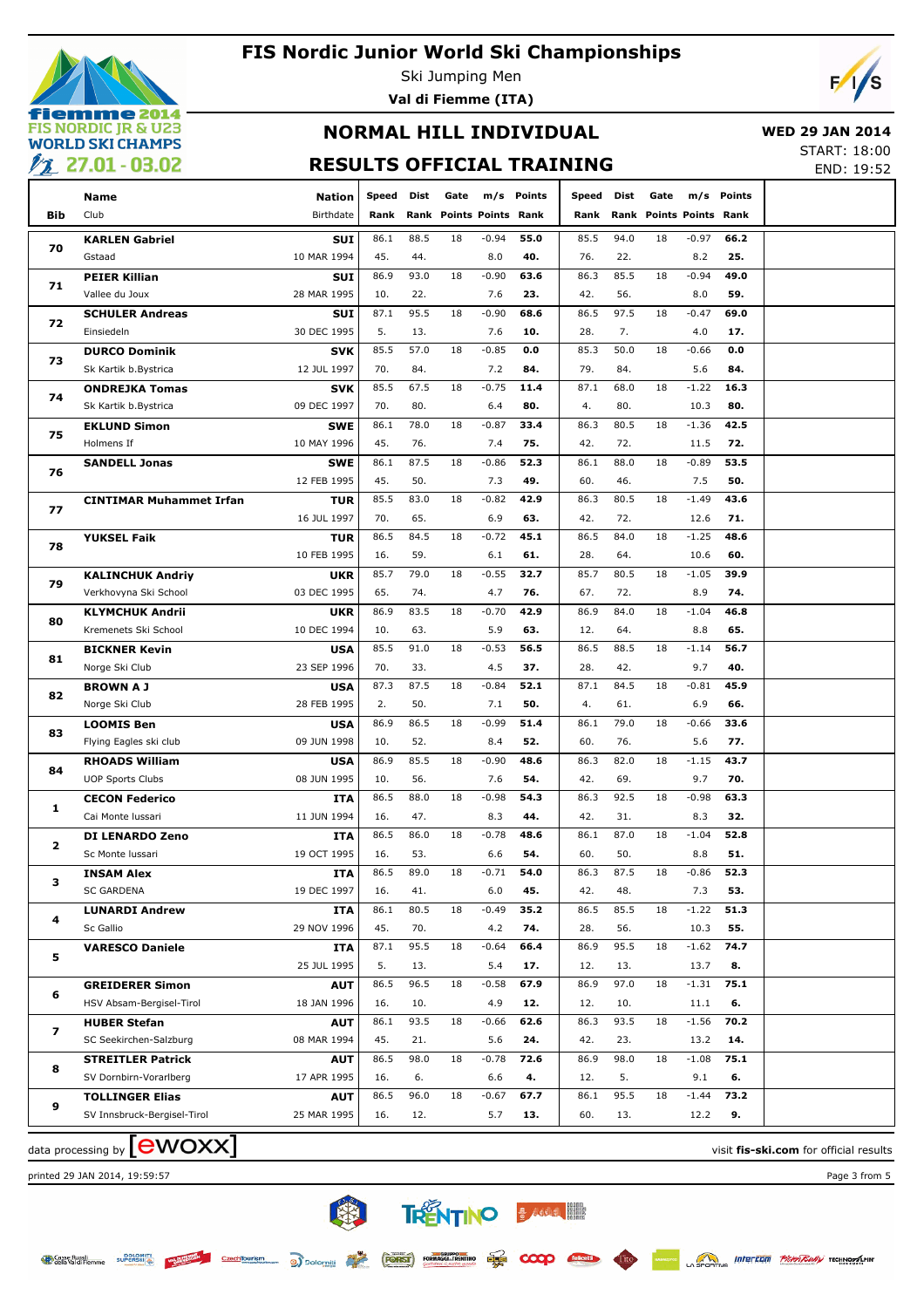

Ski Jumping Men **Val di Fiemme (ITA)**



## **NORMAL HILL INDIVIDUAL RESULTS OFFICIAL TRAINING**

 **WED 29 JAN 2014**

START: 18:00 END: 19:52

|     | Name                      | <b>Nation</b> | Speed | Dist | Gate |                         | m/s Points | Speed | Dist  | Gate |                         | m/s Points |  |
|-----|---------------------------|---------------|-------|------|------|-------------------------|------------|-------|-------|------|-------------------------|------------|--|
| Bib | Club                      | Birthdate     | Rank  |      |      | Rank Points Points Rank |            | Rank  |       |      | Rank Points Points Rank |            |  |
|     | <b>WOHLGENANNT Ulrich</b> | <b>AUT</b>    | 86.5  | 98.0 | 18   | $-0.62$                 | 71.3       | 85.7  | 94.5  | 18   | $-1.12$                 | 68.5       |  |
| 10  | SK Kehlegg-Vorarlberg     | 01 AUG 1994   | 16.   | 6.   |      | 5.3                     | 8.         | 67.   | 18.   |      | 9.5                     | 19.        |  |
|     | <b>FUNTAROV Deyan</b>     | BUL           | 85.5  | 74.5 | 18   | $-0.62$                 | 24.3       | 85.3  | 76.5  | 18   | $-0.90$                 | 30.6       |  |
| 11  | Rilski Ski Skachach       | 13 NOV 1995   | 70.   | 79.  |      | 5.3                     | 79.        | 79.   | 78.   |      | 7.6                     | 78.        |  |
|     | <b>MITEV Evelin</b>       | <b>BUL</b>    | 85.7  | 64.0 | 18   | $-0.93$                 | 5.9        | 85.7  | 64.0  | 18   | $-1.15$                 | 7.7        |  |
| 12  | Sk Rilski ski skachach    | 05 MAY 1998   | 65.   | 82.  |      | 7.9                     | 82.        | 67.   | 81.   |      | 9.7                     | 81.        |  |
|     | <b>LAUCHLAN Nigel</b>     | CAN           | 86.1  | 76.5 | 18   | $-0.54$                 | 27.6       | 85.3  | 79.0  | 18   | $-1.10$                 | 37.3       |  |
| 13  | Altius Nordic SC          | 03 MAR 1996   | 45.   | 78.  |      | 4.6                     | 78.        | 79.   | 76.   |      | 9.3                     | 75.        |  |
|     | <b>MAURER Joshua</b>      | CAN           | 85.5  | 85.0 | 18   | $-0.90$                 | 47.6       | 86.3  | 84.5  | 18   | $-1.02$                 | 47.6       |  |
| 14  | Altius Nordic ski club    | 20 SEP 1996   | 70.   | 58.  |      | 7.6                     | 57.        | 42.   | 61.   |      | 8.6                     | 64.        |  |
|     | <b>SOUKUP Matthew</b>     | <b>CAN</b>    | 86.1  | 79.5 | 18   | $-0.78$                 | 35.6       | 86.9  | 84.0  | 18   | $-0.88$                 | 45.5       |  |
| 15  |                           | 31 AUG 1997   | 45.   | 73.  |      | 6.6                     | 73.        | 12.   | 64.   |      | 7.5                     | 67.        |  |
|     | <b>FRIEDRICH Tomas</b>    | <b>CZE</b>    | 86.5  | 84.0 | 18   | $-0.77$                 | 44.5       | 86.5  | 86.0  | 18   | $-0.93$                 | 49.9       |  |
| 16  | SK Jested Liberec         | 02 FEB 1995   | 16.   | 61.  |      | 6.5                     | 62.        | 28.   | 54.   |      | 7.9                     | 57.        |  |
| 17  | <b>HOLIK Frantisek</b>    | <b>CZE</b>    | 87.1  | 86.0 | 18   | $-0.58$                 | 46.9       | 86.3  | 91.5  | 18   | $-0.57$                 | 57.8       |  |
|     | Lsk Lomnice nad popelkou  | 23 OCT 1998   | 5.    | 53.  |      | 4.9                     | 59.        | 42.   | 34.   |      | 4.8                     | 37.        |  |
| 18  | <b>MICHALEK Jan</b>       | <b>CZE</b>    | 85.5  | 81.5 | 18   | $-0.62$                 | 38.3       | 86.3  | 85.5  | 18   | $-0.83$                 | 48.0       |  |
|     | Tj Roznov pod radhostem   | 22 MAY 1996   | 70.   | 67.  |      | 5.3                     | 69.        | 42.   | 56.   |      | 7.0                     | 62.        |  |
|     | <b>SAKALA Filip</b>       | <b>CZE</b>    | 86.5  | 90.0 | 18   | $-0.55$                 | 54.7       | 86.9  | 88.5  | 18   | $-0.95$                 | 55.0       |  |
| 19  | Tj Frenstat pod radhostem | 21 MAY 1996   | 16.   | 38.  |      | 4.7                     | 41.        | 12.   | 42.   |      | 8.0                     | 45.        |  |
| 20  | <b>STURSA Vojtech</b>     | <b>CZE</b>    | 86.3  | 80.0 | 18   | $-0.86$                 | 37.3       | 86.3  | 88.0  | 18   | $-0.99$                 | 54.4       |  |
|     | Dukla Liberec             | 03 AUG 1995   | 36.   | 72.  |      | 7.3                     | 70.        | 42.   | 46.   |      | 8.4                     | 47.        |  |
| 21  | <b>OJA Mihkel</b>         | <b>EST</b>    | 85.5  | 81.5 | 18   | $-0.75$                 | 39.4       | 86.3  | 82.0  | 18   | $-1.25$                 | 44.6       |  |
|     | Pohjakotkas/Otepaa        | 03 MAY 1996   | 70.   | 67.  |      | 6.4                     | 68.        | 42.   | 69.   |      | 10.6                    | 69.        |  |
| 22  | <b>LEHTINEN Aapo</b>      | <b>FIN</b>    | 86.3  | 88.5 | 18   | $-0.50$                 | 51.2       | 85.7  | 92.5  | 18   | $-0.98$                 | 63.3       |  |
|     | Lahden Hiihtoseura        | 13 JAN 1996   | 36.   | 44.  |      | 4.2                     | 53.        | 67.   | 31.   |      | 8.3                     | 32.        |  |
| 23  | <b>MAEAETTAE Jarkko</b>   | <b>FIN</b>    | 86.1  | 97.5 | 18   | $-0.30$                 | 67.5       | 87.1  | 93.0  | 18   | $-1.04$                 | 64.8       |  |
|     | Kainuun Hiihtoseura       | 28 DEC 1994   | 45.   | 9.   |      | 2.5                     | 14.        | 4.    | 28.   |      | 8.8                     | 29.        |  |
| 24  | <b>VAENSKAE Elias</b>     | <b>FIN</b>    | 86.5  | 89.0 | 18   | $-0.58$                 | 52.9       | 86.9  | 89.0  | 18   | $-0.86$                 | 55.3       |  |
|     | Lieksa Ski club           | 20 JUL 1996   | 16.   | 41.  |      | 4.9                     | 46.        | 12.   | 41.   |      | 7.3                     | 43.        |  |
| 25  | <b>YLIPULLI Miika</b>     | <b>FIN</b>    | 87.6  | 98.5 | 18   | $-0.64$                 | 72.4       | 86.3  | 100.0 | 18   | $-1.03$                 | 78.7       |  |
|     | Kuusamon Era-Veikot       | 01 MAR 1995   | 1.    | 4.   |      | 5.4                     | 5.         | 42.   | 2.    |      | 8.7                     | 2.         |  |
| 26  | <b>YLITAPIO Santeri</b>   | <b>FIN</b>    | 86.9  | 93.0 | 18   | $-0.77$                 | 62.5       | 85.7  | 98.0  | 18   | $-1.25$                 | 76.6       |  |
|     | Ounasvaara Ski club       | 22 FEB 1997   | 10.   | 22.  |      | 6.5                     | 25.        | 67.   | 5.    |      | 10.6                    | 4.         |  |

| <b>Weather Information</b> |          |      |      |          |              |        |        |  |  |  |  |  |
|----------------------------|----------|------|------|----------|--------------|--------|--------|--|--|--|--|--|
|                            |          | Snow | Air  | Humidity | Wind $[m/s]$ |        |        |  |  |  |  |  |
|                            | Weather  | [°C] | [°C] | [%]      | Min          | Avg    | Max    |  |  |  |  |  |
| Training 1                 | overcast | -8   | - 5  | 92       | $-1.3$       | $-0.7$ | $-0.3$ |  |  |  |  |  |
| Training 2                 | overcast | -8   | -4   | 94       | $-1.6$       | $-1.0$ | $-0.4$ |  |  |  |  |  |

data processing by **CWOXX** and  $\overline{C}$  and  $\overline{C}$  and  $\overline{C}$  and  $\overline{C}$  and  $\overline{C}$  and  $\overline{C}$  and  $\overline{C}$  and  $\overline{C}$  and  $\overline{C}$  and  $\overline{C}$  and  $\overline{C}$  and  $\overline{C}$  and  $\overline{C}$  and  $\overline{C}$  and  $\overline{C}$  printed 29 JAN 2014, 19:59:57 Page 4 from 5**B** TRENTINO BARRA III **SPORTING INTEREDUIT PROPERTY TECHNOLOGY** Casse Rurali<br>Calla Val di Fiemme **DOLOMIT** CzechTourism a Dolomiti (FORST) FORMAGELITERTING ELECT  $\infty$